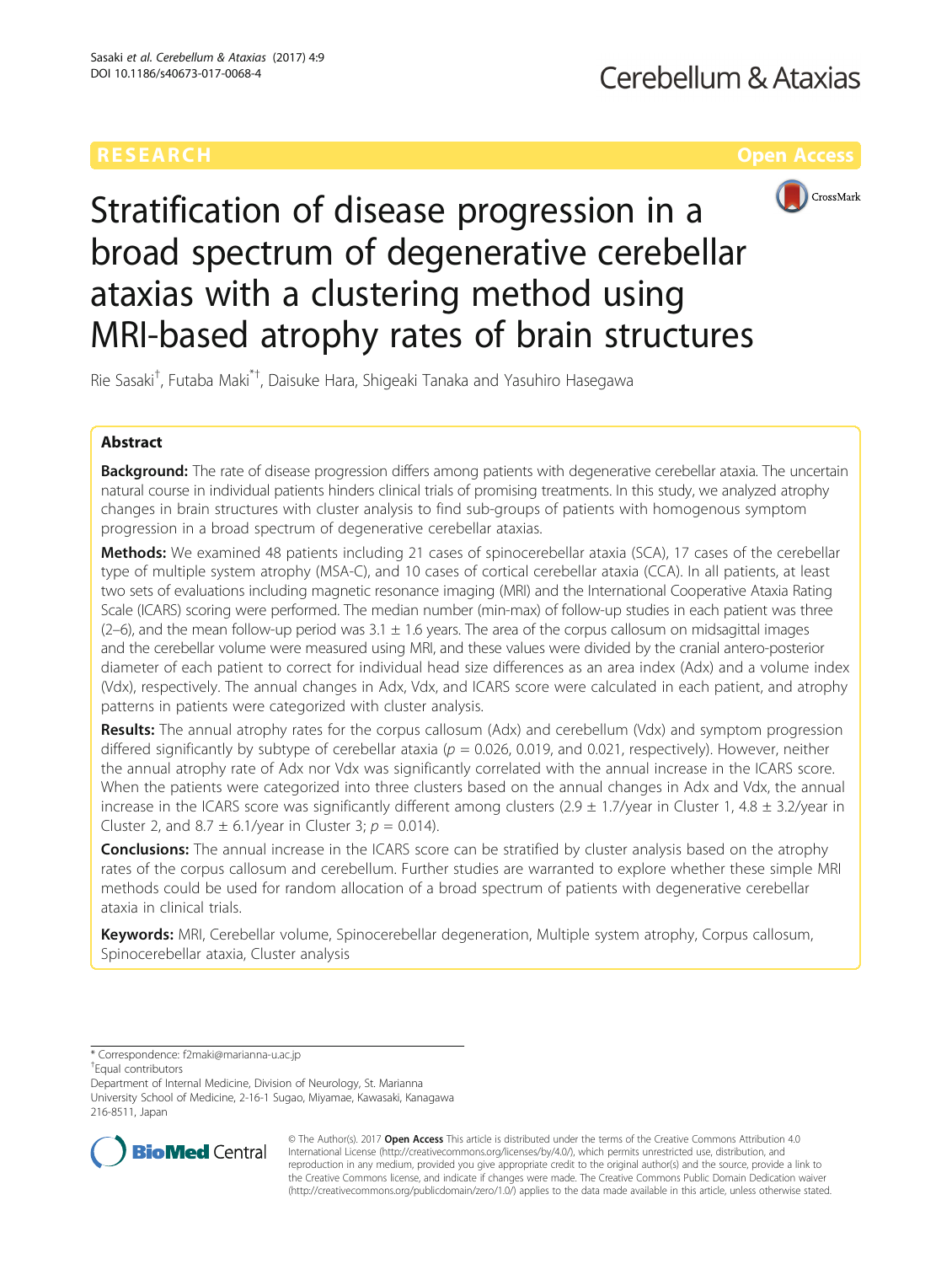## Background

Degenerative cerebellar ataxia comprises heterogeneous diseases that mainly affect the cerebellum with various degrees of pathological changes in other brain structures. Many types of neurodegenerative ataxia are inherited as autosomal dominant traits and have been named spinocerebellar ataxia (SCA) [[1\]](#page-6-0). The current molecular classification of SCAs corresponds to the order in which the responsible genes were described, and more than 30 types of SCAs have been identified [[2](#page-6-0)–[5\]](#page-6-0). Genetic testing is available for several types of SCAs in routine clinical practice, but 10–20% of cases of dominant SCA are due to unknown mutations [[6\]](#page-6-0). Moreover, the rate of progression may vary, even in patients with the same genotype [[7](#page-6-0)]. Among subtypes of degenerative cerebellar ataxia, the sporadic form is the most common form in Japan (67.2%) and includes cortical cerebellar ataxia (CCA) [\[7](#page-6-0), [8](#page-6-0)] and the cerebellar type of multiple system atrophy (MSA-C) [\[9](#page-6-0)]. A nationwide registry system of 'intractable diseases' in Japan demonstrated the prevalence of CCA in Japan has reached about 9000 [[6, 7](#page-6-0)]. CCA is nearly synonymous with sporadic adult-onset ataxia of unknown origin [\[10](#page-6-0)] and idiopathic cerebellar ataxia [[11\]](#page-6-0) in Western countries. The concept of CCA as a disease is somewhat ambiguous, because the diagnosis is made by ruling out acquired and genetic causes of ataxia, as well as MSA. CCA may not be necessarily sporadic, and the differential diagnosis from MSA-C in the early stages is difficult [[8](#page-6-0)].CCA may be a mixed disease entity with recessive inheritance or dominant inheritance with very low penetrance [\[8](#page-6-0)]. Differential diagnosis of degenerative cerebellar ataxia in the early stage remains challenging.

Since Sobue et al. reported that intravenous administration of taltirelin hydrate, a synthetic thyrotropinreleasing hormone analogue, improves ataxia in these diseases in 1983 [[12](#page-6-0)], taltirelin hydrate has been the most widely used drug in Japan for the treatment of neurodegenerative ataxia. Although several drugs have been tested in randomized controlled trials, including lithium [\[13](#page-6-0)] and varenicline [\[14](#page-6-0)] in patients with SCA3 and riluzole [\[15](#page-6-0)] in patients with a broad spectrum of neurodegenerative ataxias, no new treatments have been approved in over 40 years. The uncertainty of the natural course in individual patients confounds determination of the most appropriate study design to verify the efficacy of promising drugs [[16](#page-7-0)–[18\]](#page-7-0).

Cerebellar volume measurement using magnetic resonance imaging (MRI) could be used as an imaging biomarker to predict progression rates in individual patients with these diseases [\[1](#page-6-0), [19](#page-7-0)–[21\]](#page-7-0). We demonstrated that the cerebellar volume obtained from MRI correlates well with the International Cooperative Ataxia Rating Scale (ICARS) score in a broad spectrum of degenerative cerebellar ataxias [[22](#page-7-0)]. We also confirmed that the annual atrophy rate of the cerebellar volume and the annual progression of the ICARS score were significantly different among subtypes of cerebellar degeneration [\[23](#page-7-0)]. However, categorizing individual symptom progression only by the atrophy rate of the cerebellum is not feasible. Atrophy of the corpus callosum, the quantitative evaluation of which is easy on midsagittal MR images, has been used as an indirect but sensitive index of cortical neuronal loss [\[24](#page-7-0), [25](#page-7-0)]. Cluster analysis has been used to identify phenotypes that exhibit differences in clinical response to treatment algorithms [[26](#page-7-0)–[29\]](#page-7-0). The clustering method is a multivariate statistical procedure used to create homogenous groups of subjects as suggested by the data, but not defined prior to analysis. In this study, we investigated whether categorization by cluster analysis using atrophy rates of the corpus callosum and cerebellum could be used as an imaging biomarker to predict gross neurological deterioration as evaluated by ICARS.

## **Methods**

## Patients

We retrospectively analyzed a database of patients with degenerative cerebellar ataxia who were treated in our hospital from January 2004 to April 2013. A total of 111 patients were followed using a standardized follow-up protocol including MRI and neurological examination with ICARS. To determine the annual atrophy rates of the cerebellum and corpus callosum, we chose 48 patients (24 males; mean age  $60.5 \pm 11.3$  years) from our data set using the following inclusion criteria: 1) at least two sets of evaluations including MRI and ICARS scoring were performed, 2) at least one follow-up study was performed after 18 months (allowance, ±6 months), and 3) ICARS scoring was performed on the same day of MRI examination (allowance, ±45 days).

Diagnosis of MSA-C was made in accordance with the second consensus statement including MRI findings [\[9](#page-6-0)]. Patients with a family history suggestive of dominant inheritance were diagnosed with SCA. After obtaining informed consent for genetic testing, patients were screened for SCA1, SCA2, SCA3, and SCA6. Further screening for SCA7, SCA8, SCA17, and SCA31 was performed in patients in whom the first screening was negative. When the other rare SCAs were suggested, further studies were performed according to the flow chart suggested by the Study Group on Ataxic Diseases and supported by the Ministry of Health, Labour and Welfare of Japan [\[6\]](#page-6-0). Patients with autosomal recessive cerebellar ataxia, such as Friedreich ataxia, ataxia-telangiectasia, ataxia with vitamin E deficiency, etc. were excluded. The diagnosis of CCA was made based on the following criteria: progressive ataxia; disease onset after 20 years of age; no acute or subacute disease onset; informative and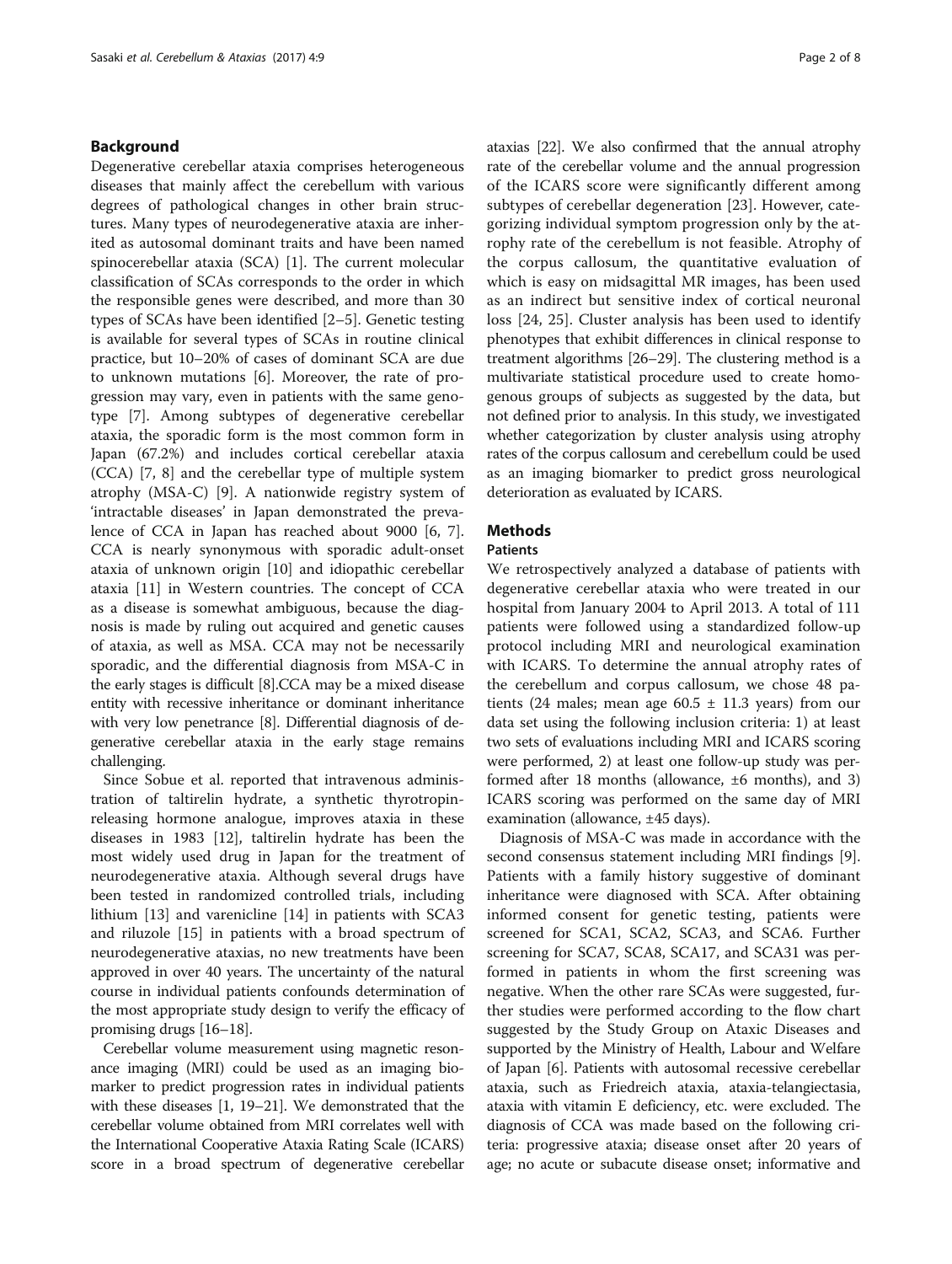negative family history or no evidence of a causative gene mutation, at least the negative results for screening test of SCA1, SCA2, SCA3 and SCA6; no established symptomatic cause; and no possible or probable MSA [\[8](#page-6-0)]. For the subtype categorization of patients, we adopted their final diagnosis.

This study was conducted in a single hospital. The study protocol was approved by the St. Marianna University Bioethics Committee, and written informed consent was obtained from normal volunteers. Written informed consent from patients was waived because of the retrospective analysis of anonymized data.

## Measurements of brain structures

Brain MRI was performed in all patients using a 1.5-T scanner (EXCELART®, Toshiba Medical Systems Co., Ltd., Tokyo, Japan; Achieva Nova-Dual®, Philips Electronics, Tokyo, Japan). Morphometric analyses of brain structures were performed with an image analyzer (TRI/3D–VOL; Ratoc System Engineering, Tokyo, Japan) using Digital Imaging and Communications in Medicine data from T1 weighted sagittal images (repetition time, 520 ms; echo time, 15 ms; repetition time, 520 ms; slice thickness, 4 mm; matrix,  $272 \times 256$  sagittal sections). The corpus callosum on midsagittal images was extracted using the automated segmentation tool in the imaging analyzer (Fig. 1a), and we measured the total area  $(mm<sup>2</sup>)$ .



Fig. 1 Segmentation of the corpus callosum and the cerebellum on MR images. The corpus callosum on a midsagittal T1-weighted image was extracted with the automated segmentation tool (a). The total area of the corpus callosum  $\text{(mm)}^2$ ) was divided by the individual cranial AP diameter to correct for the individual head size differences as an area index (Adx). The cerebellum was defined as the area lateral to the line connecting the anterior lobe of the cerebellum (I segment) and cerebellar flocculus (X segment) ( $\mathbf b$ ). On the central slice, the fourth ventricle and surrounding cerebellar tissue were selected, and the cerebellum was automatically extracted using the imaging analyzer  $(c)$ 

Cerebellar volume was measured as described elsewhere [\[22](#page-7-0), [23](#page-7-0)]. Briefly, the cerebellum was defined as the area lateral to the line connecting the anterior lobe of the cerebellum and cerebellar flocculus. On the central slice, the fourth ventricle and surrounding cerebellar tissue were selected, and the cerebellum was automatically extracted using the imaging analyzer (Fig. 1b, c). The ventricle around the cerebellum, with a pixel number different than the cerebellar tissue, was separated from the cerebellum. Cerebellar volume was determined by linear interpolation from the automatically extracted cerebellar tissue area and slice thickness. In all patients, cranial antero-posterior (AP) diameter, which was defined as the distance between two points at which the skull and the anterior commissure – posterior commissure (AC-PC) line intersected, was measured. For statistical analysis, the area of the corpus callosum and the volume of the cerebellum of all patients were divided by each cranial AP diameter to correct for the individual head size differences as an area index (Adx) and a volume index (Vdx), respectively. Representative images of the cerebellum are shown in Fig. [2.](#page-3-0)

The normal values for Adx and Vdx in 30 healthy adults (mean age,  $64.2 \pm 18.7$  years, cranial AP diameter, 18.2 ± 1.1 cm, body height, 163.5 ± 6.7 cm) were  $3.80 \pm 0.50$  mm<sup>2</sup>/mm and  $0.65 \pm 0.06$  cm<sup>3</sup>/mm, respectively. Inter-rater variability and test-retest reliability for the MRI-based morphometry were calculated using 12 randomly selected patients from our data set. Adx and Vdx were measured three times by three experienced neurologists who were blinded to the patient's clinical information. The intraclass correlation coefficients for Vdx were 0.988 for inter-rater variability and 0.994 for test-retest reliability. The annual atrophy volume and the annual progression as measured with the ICARS score were calculated using a linear regression model in each patient.

## Statistical analyses

Hierarchical cluster analysis was used to define three homogeneous groups of individuals based on the annual atrophy changes in the corpus callosum (Adx) and cerebellum (Vdx) irrespective of etiology. Ward's minimumvariance clustering method was used to create the best set of clusters for each possible number of clusters. Hierarchical clustering methods were first used to assign each individual to his or her own cluster. Then, the most similar pairs of clusters (in terms of the chosen distance metric) were merged into a new cluster, resulting in one less cluster.

Data are presented as the means and standard deviation (SD), unless otherwise indicated. In each patient, Adx and Vdx at the last follow-up visit were subtracted from the initial values, and these subtracted values were divided by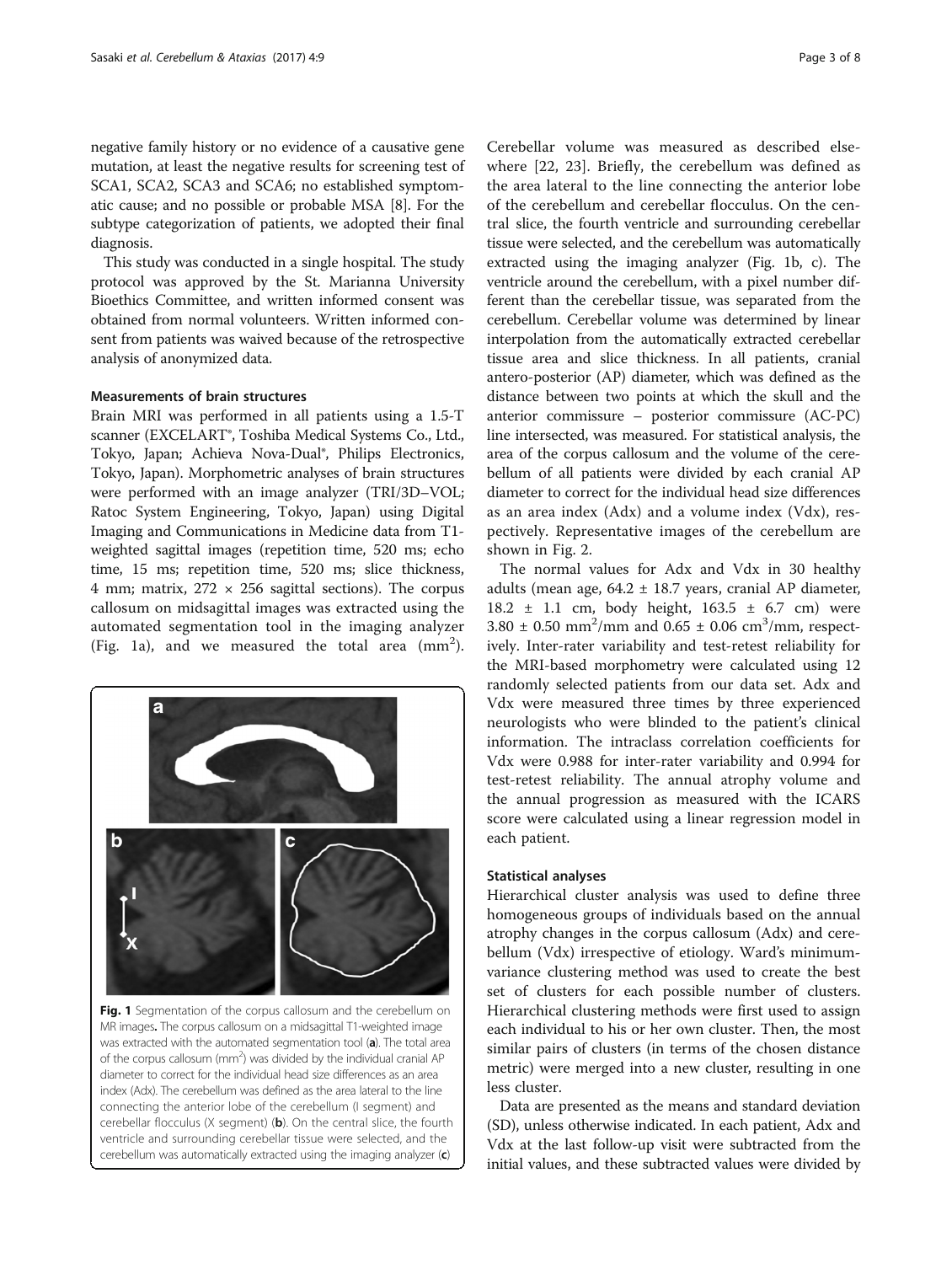<span id="page-3-0"></span>

the follow-up periods between the first and the last evaluation. Thus, the annual atrophy area in Adx and the annual atrophy volume in Vdx were calculated for each patient. The annual progression in the ICARS score was calculated by using the initial and last ICARS scores. Comparisons among three subgroups were made using ANOVA and the post-hoc Dunnett's test. Values of  $p < 0.05$  were considered significant. All statistical analyses were performed using SPSS version 22 (IBM SPSS Statistics for Windows; IBM Corp, Armonk, NY).

## Results

We examined 48 patients including 21 patients with SCA (six with SCA6, four with SCA3, three with SCA2, three with SCA1, one with SCA31, and four for whom the type of SCA was unknown), 17 patients with MSA-C, and 10 patients with CCA. Patient characteristics and annual changes in Adx, Vdx, and the ICARS score are shown in Table [1](#page-4-0). A total of 169 follow-up studies were performed in these patients. The median number (min-max) of followup studies was three (2–6). The mean follow-up period (min-max) was  $3.1 \pm 1.6$  (1.25–7.58) years. The mean age at symptom onset and the age at entry into the study were younger for SCA than the other types ( $p = 0.005$  and 0.046, respectively). The mean interval between onset and study entry for MSA-C was the shortest ( $p = 0.004$ ). We found no significant difference in the ICARS score at the first evaluation among patients with SCA, MSA-C, and CCA. Both the annual atrophy of the corpus callosum area (Adx) and the cerebellar volume (Vdx) were highest in MSA-C

 $(p = 0.026$  and 0.019, respectively). The annual increase in the ICARS score was also highest in MSA-C (9.8  $\pm$  6.1 points/year,  $p = 0.021$ ). Serial changes in the ICARS score of individual patients were plotted against years after symptom onset in Fig. [3](#page-4-0). Neither the annual atrophy rate of Adx nor Vdx was significantly correlated with the annual increase in the ICARS score.

The annual callosal (Adx) atrophy was plotted against the annual cerebellar volume (Vdx) atrophy as a scattergram in Fig. [4](#page-5-0). Based on these variables, 48 patients were categorized into three clusters with cluster analysis. Patient characteristics according to these clusters are shown in Table [2.](#page-5-0) The mean age at entry was similar among clusters. Frequencies of SCA, MSA-C, and CCA were significantly different among clusters ( $p = 0.007$ ). The percent of patients with MSA-C was higher in Clusters 2 and 3. The annual atrophy of the corpus callosum (Adx) and cerebellum (Vdx) were significantly different among clusters  $(p = 0.001$  for both; Table [2\)](#page-5-0). The annual increases in the ICARS score were  $2.9 \pm 1.7$  in Cluster 1,  $4.8 \pm 3.2$  in Cluster 2, and  $8.7 \pm 6.1$  in Cluster 3 ( $p = 0.014$ , Fig. [4\)](#page-5-0).

## **Discussion**

Designing clinical trials to treat degenerative cerebellar ataxia has been challenging because differential diagnosis is usually difficult in the early stage when treatment would be most effective, and the rate of progression may vary, even in patients with the same clinical subtype or the same genotype [\[7](#page-6-0)]. Our study demonstrated that symptom progression significantly differed by subtype of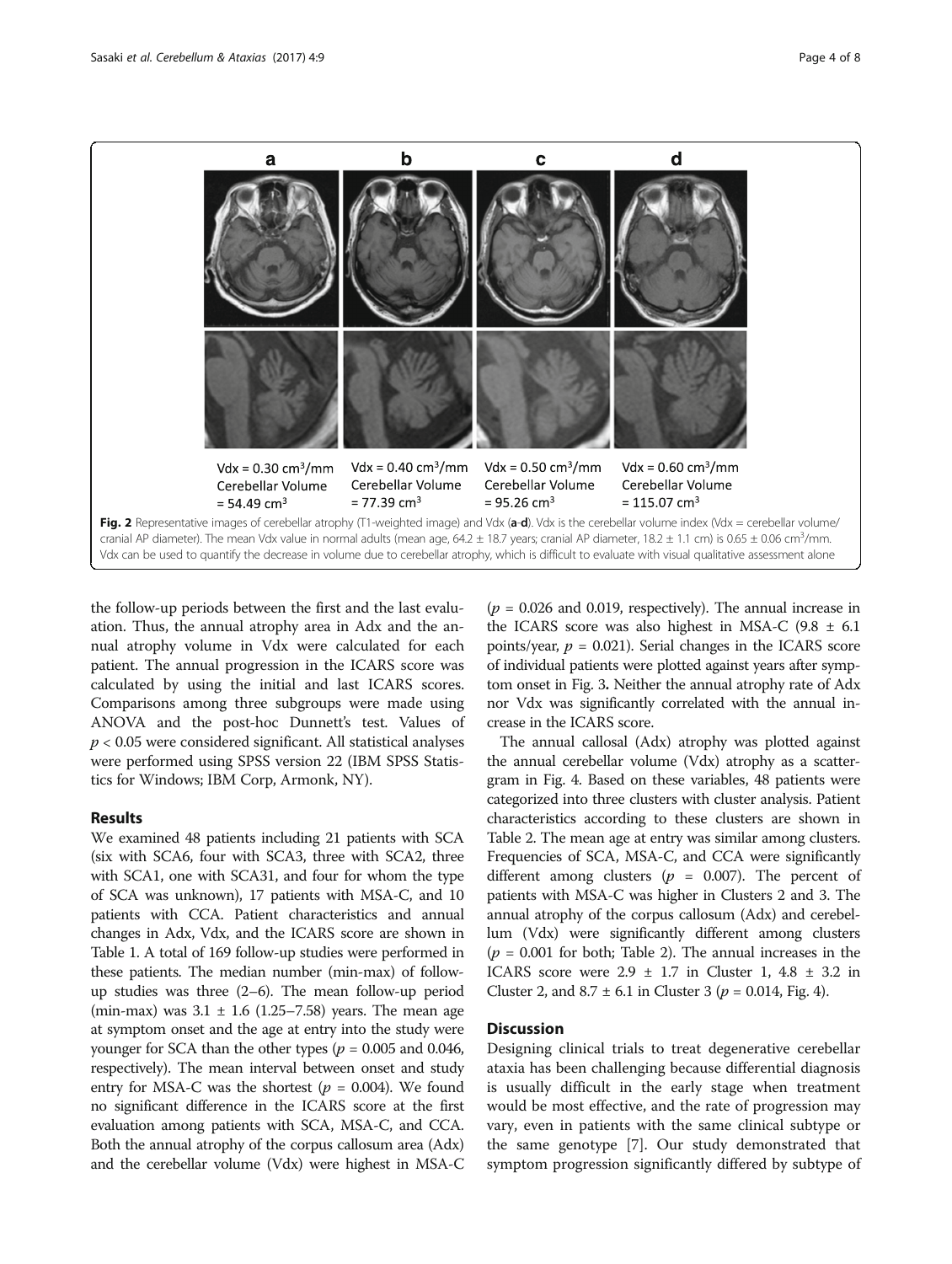<span id="page-4-0"></span>Table 1 Patient characteristics and annual atrophy changes in the corpus callosum and cerebellum

|                                                         | Total<br>$(n = 48)$ | <b>SCA</b><br>$(n = 21)$ | MSA-C<br>$(n = 17)$           | <b>CCA</b><br>$(n = 10)$ | $p$ value |
|---------------------------------------------------------|---------------------|--------------------------|-------------------------------|--------------------------|-----------|
| Age at onset (years)                                    | $52.6 \pm 12.5$     | $46.2 \pm 13.1*$         | $57.5 \pm 10.0$               | $57.6 \pm 9.2$           | 0.005     |
| Age at study entry (years)                              | $60.5 \pm 11.3$     | $56.6 \pm 12.5*$         | $61.4 \pm 9.4$                | $67.1 \pm 9.0$           | 0.046     |
| Male (%)                                                | 50%                 | 62%                      | 47%                           | 30%                      | 0.241     |
| Body height (cm)                                        | $159.3 \pm 9.0$     | $160.3 \pm 9.2$          | $163.0 \pm 8.0$               | $154.7 \pm 8.2$          | 0.124     |
| AP diameter of the cranium (mm)                         | $181.4 \pm 8.6$     | $180.6 \pm 8.4$          | $185.0 \pm 6.3$               | $177.2 \pm 10.7$         | 0.061     |
| Follow-up period (years)                                | $3.1 \pm 1.6$       | $3.1 \pm 1.7$            | $2.7 \pm 1.1$                 | $3.6 \pm 1.8$            | 0.522     |
| Follow-up period (min-max)                              | $(1.25 - 7.58)$     | $(1.50 - 7.58)$          | $(1.25 - 4.67)$               | $(1.25 - 6.00)$          |           |
| Number of follow-up studies, median (min-max)           | $3(2-6)$            | $3(2-6)$                 | $3(2-6)$                      | $4(2-6)$                 | 0.083     |
| Interval between onset and the first evaluation (years) | $8.0 \pm 6.4$       | $10.4 \pm 7.3$           | $4.0 \pm 3.3*$                | $9.4 \pm 5.3$            | 0.004     |
| Interval between the first and last evaluation (years)  | $2.6 \pm 1.5$       | $2.6 \pm 1.6$            | $2.2 \pm 1.3$                 | $3.1 \pm 1.6$            | 0.308     |
| ICARS score at the first visit                          | $35.5 \pm 16.5$     | $36.7 \pm 12.9$          | $35.8 \pm 23.0$               | $33.2 \pm 14.0$          | 0.871     |
| Initial corpus callosum area $\text{(mm)}$              | $598.2 \pm 79.2$    | $575.2 \pm 80.6$         | $657.9 \pm 84.9$              | $587.0 \pm 47.8$         | 0.042     |
| Initial corpus callosum area index (Adx)                | $3.38 \pm 0.45$     | $3.33 \pm 0.50$          | $3.46 \pm 0.47$               | $3.32 \pm 0.26$          | 0.622     |
| Annual atrophy area in Adx                              | $-0.11 \pm 0.08$    | $-0.09 \pm 0.07$         | $-0.15 \pm 0.10$              | $-0.08 \pm 0.05$         | 0.026     |
| Initial cerebellar volume (cm <sup>3</sup> )            | $84.9 \pm 13.7$     | $88.1 \pm 12.7$          | $85.5 \pm 8.8$                | $78.4 \pm 17.9$          | 0.276     |
| Initial cerebellar volume index (Vdx)                   | $0.47 \pm 0.09$     | $0.48 \pm 0.08$          | $0.45 \pm 0.09$               | $0.47 \pm 0.11$          | 0.725     |
| Annual atrophy volume in Vdx                            | $-0.04 \pm 0.02$    | $-0.02 \pm 0.02$         | $-0.04 \pm 0.02$ <sup>†</sup> | $-0.01 \pm 0.03$         | 0.019     |
| Annual increase in ICARS score                          | $4.4 \pm 4.5$       | $3.5 \pm 2.9$            | $9.8 \pm 6.1*$                | $2.9 \pm 2.8$            | 0.021     |

 $^{*}p$  < 0.05 vs. the other two subtypes (post-hoc analysis),  $^{\dagger}p$  < 0.05 vs. CCA (post-hoc analysis)

cerebellar ataxia, especially both the annual cerebellar/ corpus callosum atrophy rating and increase in ICARS score were highest in MSA-C patients. However, the standard deviations for these values were relatively large, even in the same subtype. Schmitz-Hubsch et al. reported that 250 patients per group were required to detect a 50% reduction in disease progression as evaluated with the Scale for Assessment and Rating of Ataxia (SARA) in a two-arm trial with the outcome measured within 1 year, implying that the sample size estimate was still large, even in patients with genetically proven etiology [[30](#page-7-0)]. Detailed characterization of phenotypes of

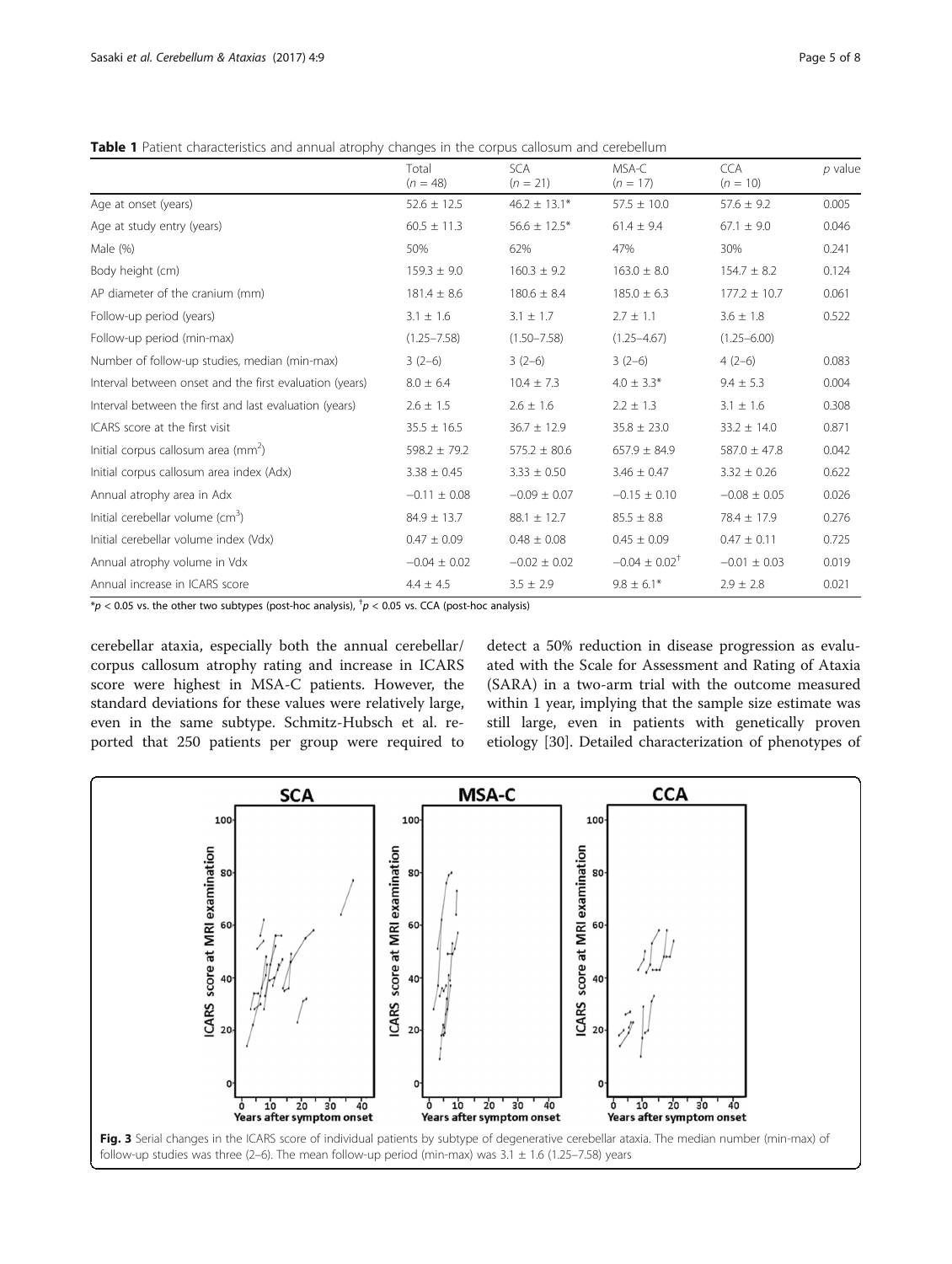Annual callosal atrophy (Adx)  $0.00$  $^{\circ}$  $-0.15$  $\mathbf{a}$  $-0.20$  $\Box$  $\Box$  $-0.30$  $\Box$  $-0.40$  $\Box$  $-0.50$  $-0.12$   $-0.10$   $-0.08$   $-0.06$   $-0.04$   $-0.02$  $0.00$ Annual cerebellar atrophy (Vdx) Fig. 4 Categorization of patients by cluster analysis. Based on the annual atrophy rates of corpus callosum (Adx) and cerebellum (Vdx),

degenerative cerebellar ataxia is essential for identification of responder populations to allow medical intervention. Our study is the first to explore different subtypes of disease progression through cluster analysis in an attempt to overcome this sample size problem.

MRI-based cerebellar volume measurement has been proposed as an imaging biomarker to predict differences in progression rates in these diseases [\[1](#page-6-0), [19](#page-7-0)–[21](#page-7-0)]. The relationship between MRI-based cerebellar volume measurements and the SARA score has been extensively studied in several types of SCA [\[1](#page-6-0)]. However, MRI-based cerebellar volume measurements have never been established as a stratification tool to categorize disease progression. Recently, we demonstrated that the annual atrophy rate of the cerebellar volume and the annual progression of the ICARS score are significantly different among subtypes of cerebellar degeneration, but categorizing individual symptom progression only with the atrophy rate of the cerebellum is not feasible [[22, 23\]](#page-7-0). Our current study demonstrated that cluster analysis based on the annual atrophy rates of the corpus callosum and cerebellum successfully categorized the difference in disease progression in a broad spectrum of degenerative cerebellar ataxias. This simple MRI method may be useful as a stratification tool during the run-in period of clinical trials.

| Table 2 Patient characteristics by clusters |  |
|---------------------------------------------|--|
|---------------------------------------------|--|

□: cluster 3)

Total  $(n = 48)$ Cluster 1  $(n = 12)$ Cluster 2  $(n = 22)$ Cluster 3  $(n = 14)$ p value Age at the first MRI (years) 60.5  $\pm$  11.3 66.3  $\pm$  8.5 60.4  $\pm$  12.0 56.0  $\pm$  10.6 0.088 Sex (Male/Female) 24/24 24/24 7/5 8/14 9/5 0.211 Diagnosis SCA, n (%) 21 (43.8) 6 (50.0) 11 (50) 4 (28.6) 0.007 SCA1 3 0 3 0 3 0 3 0 3 0  $\pm 3$  0 3 0  $\pm 3$  0 3 0  $\pm 3$  0 0  $\pm 3$  0 0  $\pm 3$  0 0  $\pm 3$  0 0  $\pm 3$  0 0  $\pm 3$  0 0  $\pm 3$  0 0  $\pm 3$  0 0  $\pm 3$  0 0  $\pm 3$  0 0  $\pm 3$  0 0  $\pm 3$  0 0  $\pm 3$  0 0  $\pm 3$  0 0  $\pm 3$  0 0  $\pm 3$ SCA2 3 3 1 1 1 1 1 1 SCA3 4 0 1 3 SCA6 6 6 2 4 0 SCA31 **1** 1 0 0 0  $SCA$  (unknown)  $4$  2 2 0 MSA-C, n (%) 17 (35.4) 0 (0.0) 9 (40.9) 8 (57.1) CCA, n (%) 2 (14.3) 10 (20.8) 6 (50.0) 2 (9.1) 2 (14.3) ICARS score at the first visit 35.5  $\pm$  16.5 39.1  $\pm$  7.4 35.2  $\pm$  22.2 30.0  $\pm$  16.1 30.464 Initial cerebellar volume index (Vdx)  $0.47 \pm 0.09$   $0.45 \pm 0.08$   $0.45 \pm 0.10$   $0.50 \pm 0.07$  0.275 Annual atrophy volume in Vdx  $-0.04 \pm 0.02$   $0.02 \pm 0.01$   $-0.04 \pm 0.01$   $-0.07 \pm 0.02$  0.001 0.001 Initial callosal area index (Adx)  $3.38 \pm 0.45$   $3.13 \pm 0.39$   $3.53 \pm 0.37$ <sup>‡</sup>  $3.28 \pm 0.46$  0.011 Annual atrophy area in Adx  $-0.11 \pm 0.08$   $-0.04 \pm 0.03$ <sup>†</sup>  $-0.10 \pm 0.05$ <sup>†</sup>  $-0.19 \pm 0.09$ <sup>†</sup> 0.001 Annual increase in ICARS score  $4.4 \pm 4.5$   $2.9 \pm 1.7$   $4.8 \pm 3.2$   $8.7 \pm 6.1$  0.014

Vdx cerebellar volume index, ICARS International Cooperative Ataxia Rating Scale

\*Cluster 1 vs. Cluster 2,  $p < 0.05$ , Cluster 1 vs. Cluster 3,  $p < 0.05$ 

<sup>‡</sup>Cluster 1 vs. Cluster 2,  $p < 0.05$ 

<sup>+</sup>Cluster 1 vs. Cluster 2, p < 0.05, Cluster 1 vs. Cluster 3, p < 0.05, Cluster 2 vs. Cluster 3, p < 0.05 (post-hoc Dunnett's test)

<span id="page-5-0"></span>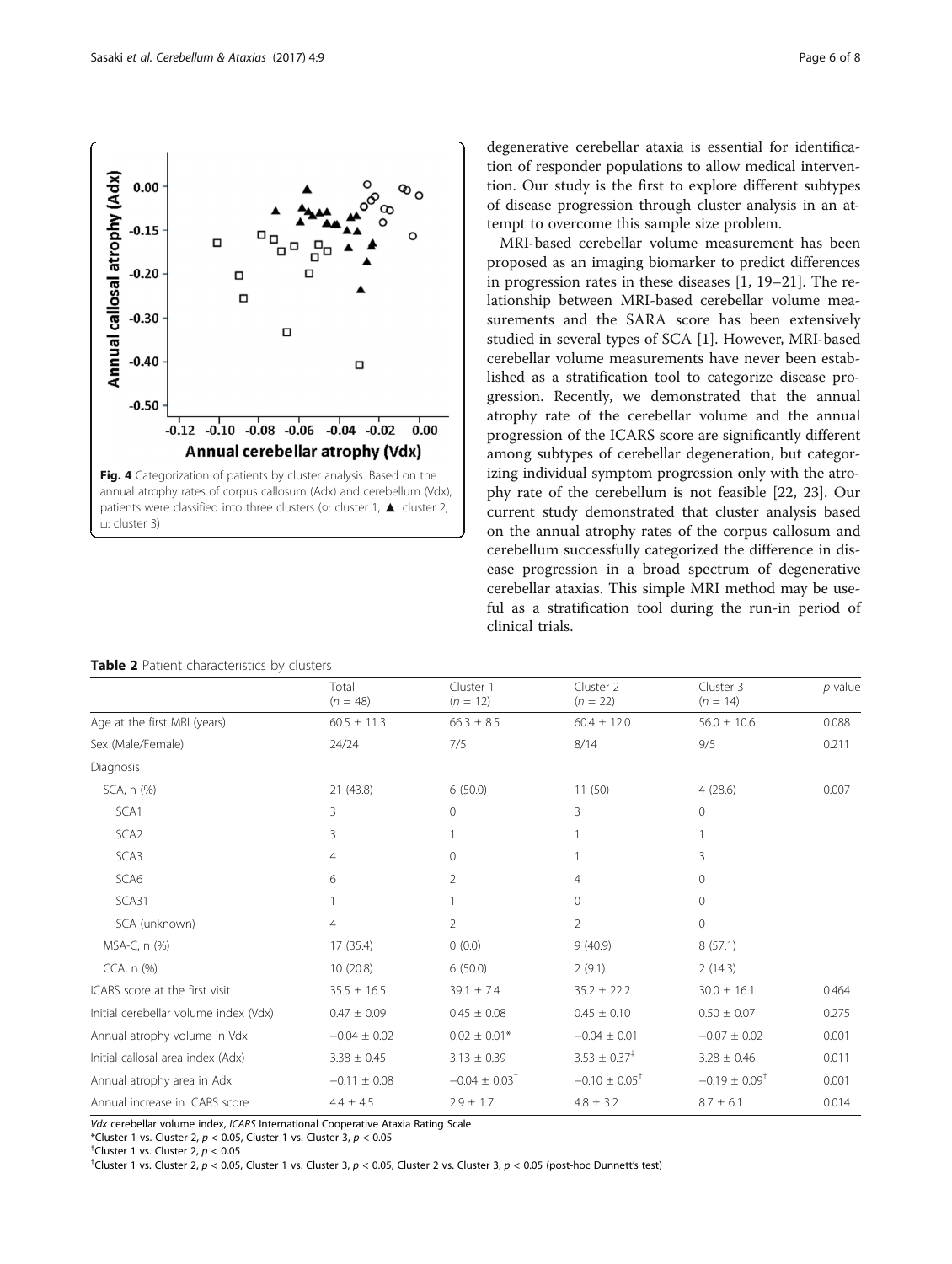<span id="page-6-0"></span>We adopted the ICARS scoring system, a validated, 100-point ordinal scale (higher scores indicate greater ataxia). ICARS scoring is sensitive across a range of ataxia severities, from very mild to severe, and the interrater reliability is very high [[31\]](#page-7-0). However, ceiling effects have been reported in more advanced stages of disability with an ICARS sum score above 60 [\[32](#page-7-0)]. As shown in Fig. [3](#page-4-0), the ICARS score was similarly increased in all patients, and an initial ICARS score above 60 was found only in two patients. A strength of our study was the long follow-up period. Because of the gradual progression of this disease, cluster analysis may not sensitive enough to detect the difference in progression speed in a short period. Our study suggests that follow-up of around 18 months may be feasible for stratifying patients with different progression speeds.

Our study has some limitations. First, our study was a retrospective analysis using longitudinal follow-up data. Brain MRI and ICARS scores were assessed around the same time, but the study period was not established beforehand, and no prospective data were collected. Therefore, the follow-up periods and number of examinations differed among patients. Second, we did not use the initial diagnosis but the final diagnosis, and the age of onset was based on the medical history given by each patient. Third, we retrospectively analyzed 2D MRI data with 4-mm slice thickness obtained by routine examination. Nowadays, high-resolution 3D MR imaging can be easily performed, and several sophisticated MRI methods have been developed for the measurement of cerebellar volume [[33](#page-7-0)–[35](#page-7-0)]. In designing clinical trials, much more sensitive MRI methods than used in this study could be selected to detect changes in atrophy.

## Conclusions

Our study is the first to demonstrate the utility of cluster analysis based on the atrophy rates of the corpus callosum and cerebellum to categorize gross neurological deterioration as evaluated by ICARS. Further studies are warranted to explore whether these simple MRI methods could be used for random allocation of patients with a broad spectrum of degenerative cerebellar ataxias in clinical trials, for example, by setting up a run-in phase.

#### Abbreviations

AC-PC line: Anterior commissure-posterior commissure line; AP: Anteroposterior; CCA: Cortical cerebellar atrophy; ICARS: International cooperative ataxia rating scale; MRI: Magnetic resonance imaging; MSA: Multiple system atrophy; MSA-C: Multiple system atrophy, especially the cerebellar type; SARA: Scale for the assessment and rating of ataxia; SCA: Spinocerebellar ataxia

#### Acknowledgements

None.

## Funding

The authors declare that they have no financial competing interests.

#### Availability of data and materials

The datasets analyzed for the current study are available from the corresponding author upon reasonable request.

#### Authors' contributions

SR and FM contributed to collection and analysis of data and drafted the manuscript. FM, DH, and ST contributed to measurement of the MRI-based length, area, and volume of intracranial structures. YH contributed to revision of the manuscript and supervised this. All authors have read and approved the final manuscript.

#### Ethics approval and consent to participate

The study protocol was approved by the St. Marianna University Bioethics Committee (committee's reference number: 2816), and written informed consent was obtained from normal volunteers. Written informed consent from patients was waived because of the retrospective analysis of anonymized data.

#### Consent for publication

Not applicable.

#### Competing interests

The authors declare that they have no competing interests.

#### Publisher's Note

Springer Nature remains neutral with regard to jurisdictional claims in published maps and institutional affiliations.

### Received: 17 May 2017 Accepted: 21 June 2017 Published online: 29 June 2017

#### References

- 1. Reetz K, Costa AS, Mirzazade S, Lehmann A, Juzek A, Rakowicz M, et al. Genotype-specific patterns of atrophy progression are more sensitive than clinical decline in SCA1, SCA3 and SCA6. Brain. 2013;136:905–17.
- 2. Kawaguchi Y, Okamoto T, Taniwaki M, Aizawa M, Inoue M, Katayama S, et al. CAG expansions in a novel gene for Machado-Joseph disease at chromosome 14q32.1. Nat Genet. 1994;8:221–8.
- 3. Paulson HL. The spinocerebellar ataxias. J Neuroophthalmol. 2009;29:227–37.
- 4. Riess O, Schols L, Bottger H, Nolte D, Vieira-Saecker AM, Schimming C, et al. SCA6 is caused by moderate CAG expansion in the alpha1A-voltagedependent calcium channel gene. Hum Mol Genet. 1997;6:1289–93.
- 5. Schols L, Bauer P, Schmidt T, Schulte T, Riess O. Autosomal dominant cerebellar ataxias: clinical features, genetics, and pathogenesis. Lancet Neurol. 2004;3:291–304.
- 6. Japan intractable disease information center. [http://www.nanbyou.or.jp/](http://www.nanbyou.or.jp). Accessed 10 May 2017.
- 7. Tsuji S, Onodera O, Goto J, Nishizawa M. Sporadic ataxias in Japan–a population-based epidemiological study. Cerebellum. 2008;7:189–97.
- 8. Klockgether T. Sporadic adult-onset ataxia of unknown etiology. In: Subramony SH, Dürr A, editors. Handbook of clinical neurology, ataxic disorders, vol. 3rd. 103rd ed. Edinburgh: Elsevier; 2012. p. 253–62.
- 9. Gilman S, Wenning GK, Low PA, Brooks DJ, Mathias CJ, Trojanowski JQ, et al. Second consensus statement on the diagnosis of multiple system atrophy. Neurology. 2008;71:670–6.
- 10. Abele M, Bürk K, Schöls L, Schwartz S, Besenthal I, Dichgans J, et al. The aetiology of sporadic adult-onset ataxia. Brain. 2002;125:961–8.
- 11. Burk K, Globas C, Wahl T, Buhring U, Dietz K, Zuhlke C, et al. MRI-based volumetric differentiation of sporadic cerebellar ataxia. Brain. 2004;127:175–81.
- 12. Sobue I, Takayanagi T, Nakanishi T, Tsubaki T, Uono M, Kinoshita M, et al. Controlled trial of thyrotropin releasing hormone tartrate in ataxia of spinocerebellar degenerations. J Neurol Sci. 1983;61:235–48.
- 13. Saute JA, de Castilhos RM, Monte TL, Schumacher-Schuh AF, Donis KC, D'Avila R, et al. A randomized, phase 2 clinical trial of lithium carbonate in Machado-Joseph disease. Mov Disord. 2014;29:568–73.
- 14. Zesiewicz TA, Greenstein PE, Sullivan KL, Wecker L, Miller A, Jahan I, et al. A randomized trial of varenicline (Chantix) for the treatment of spinocerebellar ataxia type 3. Neurology. 2012;78:545–50.
- 15. Ristori G, Romano S, Visconti A, Cannoni S, Spadaro M, Frontali M, et al. Riluzole in cerebellar ataxia: a randomized, double-blind, placebo-controlled pilot trial. Neurology. 2010;74:839–45.